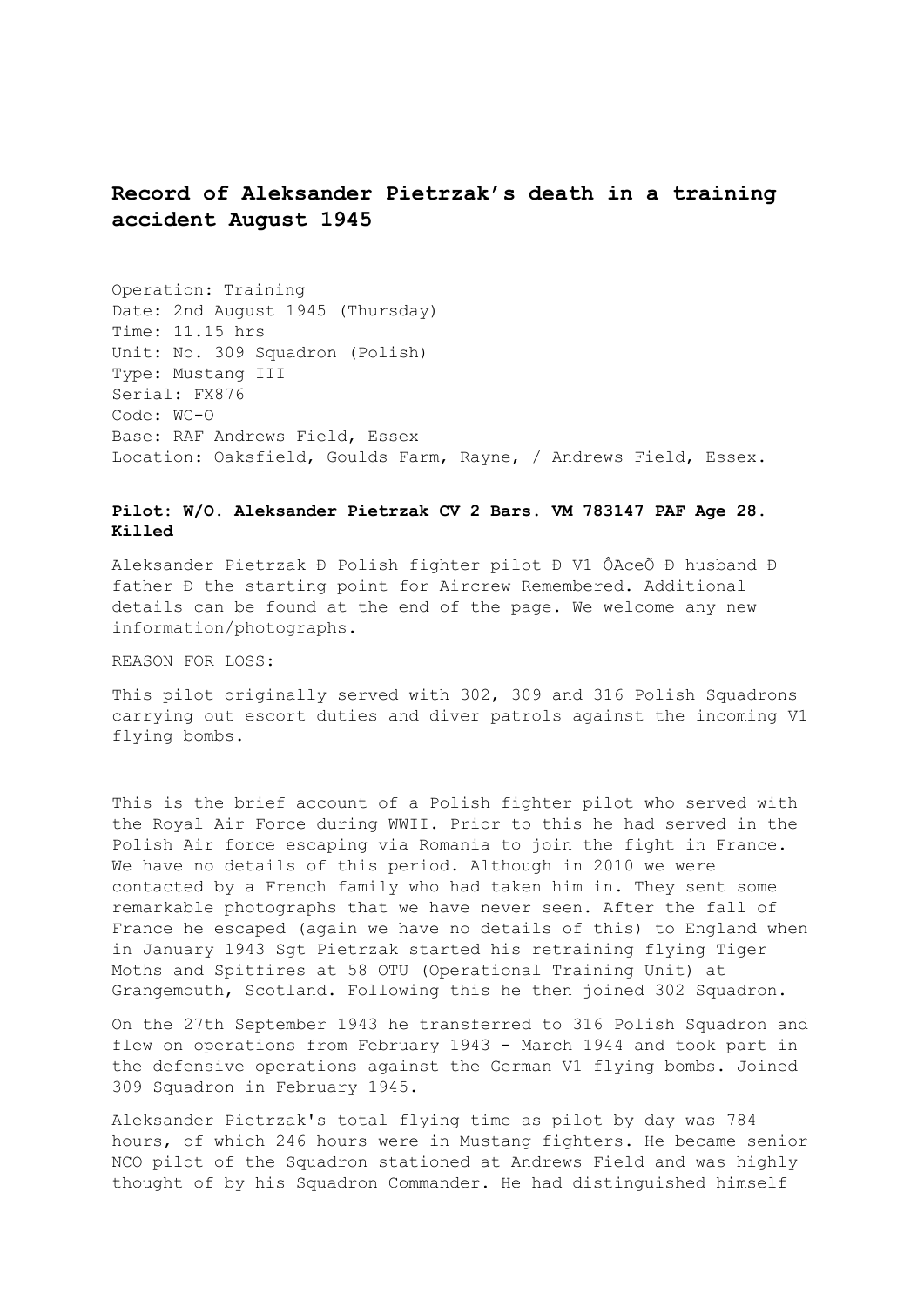beyond the call of duty in the defence of this country during the V1 rocket attacks of 1944. He survived the air battles of World War II only to tragically lose his life in a flying accident on the 2nd August 1945 at Andrews Field.

Whilst serving with 302 and 316 Squadron Aleksander Pietrzak carried out fighter escort duties protecting Allied bomber sorties to Germany.

On two occasions Sgt Pietrzak was involved in combats with defending Messerschmitt Bf109 / FW190 fighters:

11th September 1943 - Weather: Cloudy and ground mist - wind S/S.S/W - Visibility 1.000-1500 yds. Cloud 5 to 8/10ths at 15.000 ft. 14 aircraft airborne at 16.00 hrs Ramrod S.216 Pt. 1 Escort cover to 21 Mitchell bombers bombing at Rouen. Sgt. Pietrzak damaged FW190 near Rouen at 17.10 hrs. Squadron landed at

September 27th 1943 - Weather Fair - Wind 10/15 mph - visibility 2.000 yes. Cloud 4/10ths. 09.35 hrs take-off - 12 aircraft acting as top cover for 1st fighter sweep with 72 Marauder bombers to St. Valary and area - Ramrod 250. Sgt. Pietrzak shot down FW190 at 11.00 hrs 10 miles West of Le Treport. Several landed at 11.35 hrs others landed at various airfields due to shortage of fuel at 16.30 hrs.

14th October 1944 - Whilst with 316 squadron shot down a Bf109 10 miles north west Duisburg at 08.40 hrs.

18th October 1944 - 316 Squadron shot down a Bf109F shared with Karnkowski 10 miles north east Aalborg 12.05 hrs.

18th October 1944 - 316 Squadron shot down a Bf109F 10 miles north east Aalborg 12.05 hrs.

23rd February 1945 - Whilst with 309 Squadron damaged a Me262 in the Ruhr area 15.52 hrs.

23rd March 1945 - 309 Squadron damaged a Me262 10 miles south Dummer Lake 15.52 hrs

Shortly after Aleksander Pietrzak, now promoted to Warrant Officer, was transferred to No. 309 Polish Squadron stationed at Andrews Field (Great Saling) Essex

No. 309 Squadron 1945

1st August 1945

P-51 Mustang III with the serial No. FX 876 to workshop to undergo routine minor inspection. The airframe was built North American Aviation Inc., its total flying time was 307 hours. All modifications affecting airworthiness except No.691 had been embodied. The engine was built by the Packard Motor Car Company, No. V 324217, total running time was 664 hours. Both airframe and engine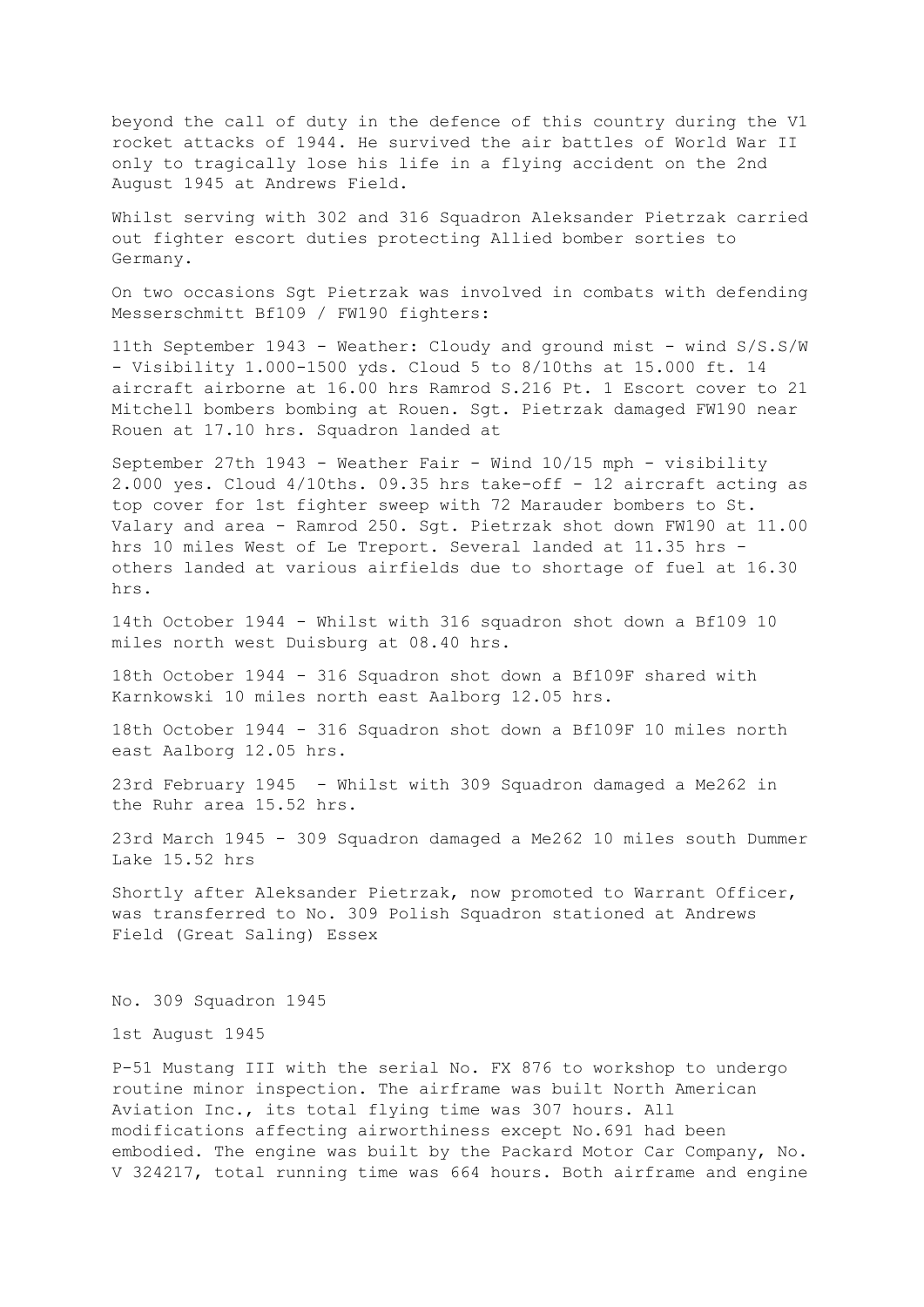had been properly maintained and serviced, both had been certified fit for flight at 08.45 hours on August 2nd.

2nd August 1945

At 10.15 hours Mustang FX 876 took off on its first flight since the inspection was completed. It should be noted that the aircraft was not test flown.

The pilot W/O. Pietrzak had been briefed to take part in a Squadron formation exercise which was to be followed by dive bombing practice. FX 876 was one of the first pair in the formation to leave the ground. The other member of this pair was the Squadron Commander.

Almost as soon as the two aircraft were airborne W/O. Pietrzak overtook his leader and a few seconds later called him on the R/T. (radio transmitter) to state that his rudder control had jammed and that he could not use starboard rudder but he could still apply port rudder.

The Squadron Commander immediately ordered him to return and land and W/O. Pietrzak thereupon turned away and disappeared.

Some four minutes later, after the rest of the Squadron had formed up with the leader and W/O. Pietrzak's original place in the formation had been filled, FX 876 reappeared and W/O. Pietrzak requested permission to re-join, stating that his aircraft was now serviceable.

This permission was granted. Various squadron formation manoeuvres were then carried out for a period of forty minutes, during which FX876 appeared to fly normally. Dive bombing practice then began from a height of about 12,000 feet.

The Squadron formed line astern with W/O. Pietrzak as number 7. Each aircraft in turn pulled up into a stalled turn to the left and entered its dive, the instructions to each pilot being that recovery should be affected at 5,000 ft. FX876 entered its dive in exactly the same way as had those aircraft ahead of it but instead of pulling out at 5,000 ft its dive was seen by the pilot of number 8 aircraft which was close behind, to become suddenly steeper until it reached an angle over the vertical. Number 8 realised that something was amiss endeavoured to follow FX876 in order to keep it under observation.

The pilot of number 8 stated that when FX876 started to dive over the vertical he also noticed that it was side-slipping to the left and he declared that he had great difficulty in following it. He stated that he then saw it carry out an aileron turn one and a half